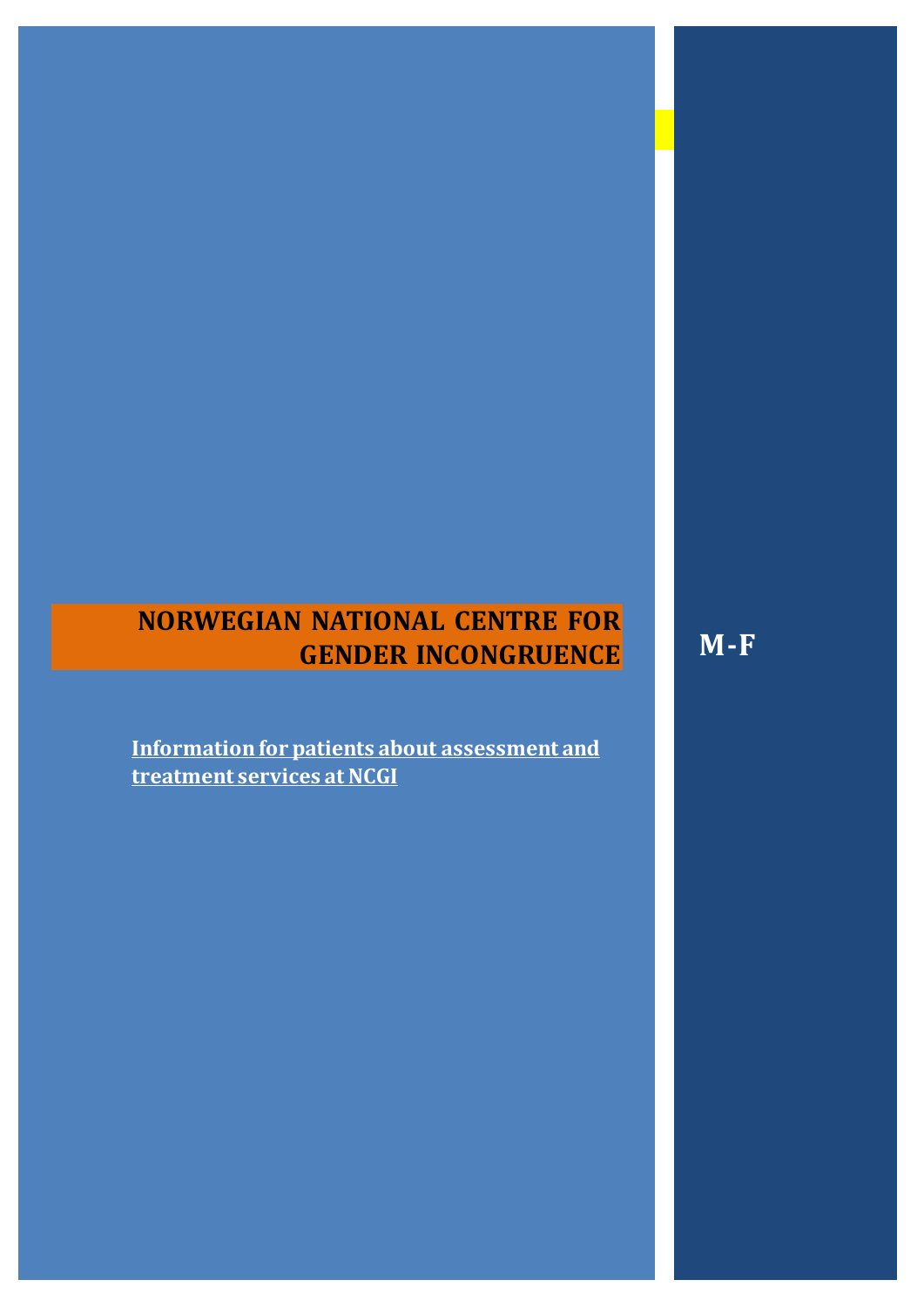

## **Information about assessment and treatment services at the Department of Gender Identity Assessment (adults) (DGIA) /Norwegian National Centre for Gender Incongruence (NCGI)**

#### **"What is a national centre?"**

The health authorities have decided that small groups of patients in need of highly specialised and interdisciplinary services should be offered centralised treatment services.

#### **Why is a national centre necessary?**

-To ensure good quality of the assessment and treatment services. It can be difficult to offer good services if there are few patients at each treatment site.

-To ensure equal access to current treatment

-Cost-effectiveness

#### **The main task of the Norwegian National Centre for Gender Incongruence is to:**

Assess the psychiatric, endocrinological and surgical treatment potential of persons with Z-76.80, gender incongruence of adolescence and adulthood (ICD-10)

#### **"What is expected of me as a patient?"**

You must be prepared to make numerous trips to Oslo over the course of the assessment and treatment. You must contact "Pasientreiser" (Patient Travel) yourself to agree on the type of transport and accommodation to which you are entitled. Your trips – and any overnight stays – are covered under current rules. You must request confirmation of attendance that can be delivered to your school or employer. You also have to go to your appointments at NCGI as agreed – and give notice well in advance if you need to change the appointment. You will be charged a double user fee if you do not give notice the day before.

#### **"How much does the treatment cost?"**

The assessment and treatment are free, but you pay a user fee for outpatient appointments and day treatment. Once you have reached the user fee limit, you will not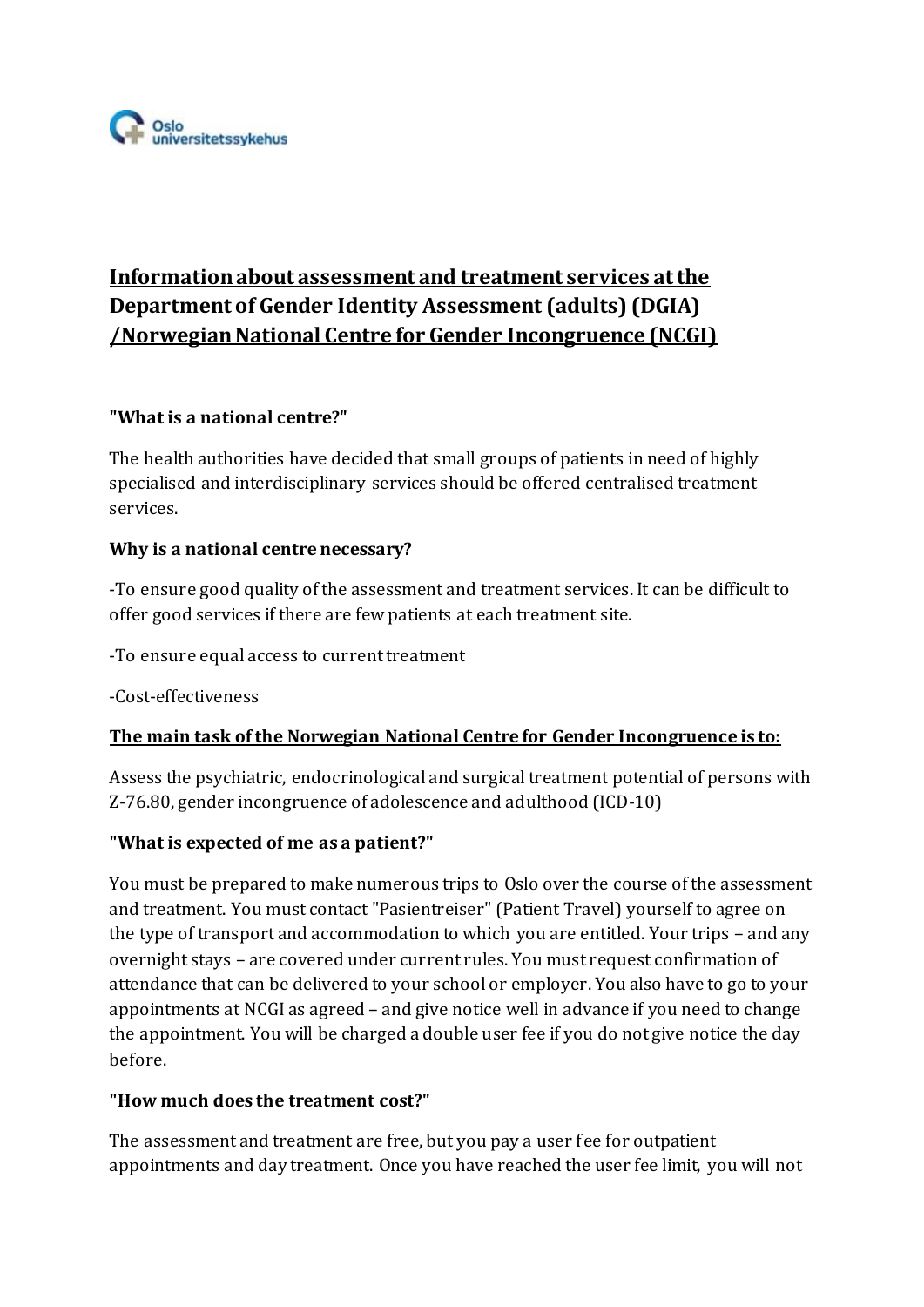pay a user fee for the rest of the current year. Operations that require you to be admitted to a ward are free.

## **"Who will I meet with?"**

DGIA works in an interdisciplinary manner, that is, the various health professionals have different professional backgrounds and have different tasks. We have collaborative meetings and discuss patient cases together. A diagnosis is made and treatment is recommended after the team has reached an agreement. It is therefore important that you meet several health professionals during the assessment and treatment process.

**Administrative assistant:** Linn M Karlsen (master's degree in culture and gender studies)

**Patient co-ordinator:** Trude Rømuld (nurse)

**Head of department:** Kjersti Gulbrandsen (clinical specialist in nursing)

**Chief physician:** Abdullah Mohammud (specialist in neurology)

## **Assessment group:**

Anja Pahnke, chief physician (specialist in neurology and neuropsychiatry)

Are Dahl Michaelsen, specialist psychologist (children and adolescents)

Alexander Cannistraci, specialist psychologist (adult)

Cathrine Tennebø Jakobsen, specialist psychologist (adult)

## **The treatment team:**

**Endocrinologists:** Johan Arild Evang, Thomas Schreiner, Ansgar Heck

**Plastic Surgeons:** Kjell Vidar Husnes w/ team

**Nurses:** Lene Bjørnson w/ team (PLA ward), Birgit Luksch w/ team (PLA, outpatient clinic)

**Gynaecologists:** Karin Langeland w/ team (Ullevål)

**Speech therapists:** Jorid Løvbakk and Britt Bøyesen w/ team + speech therapists in Bergen and Trondheim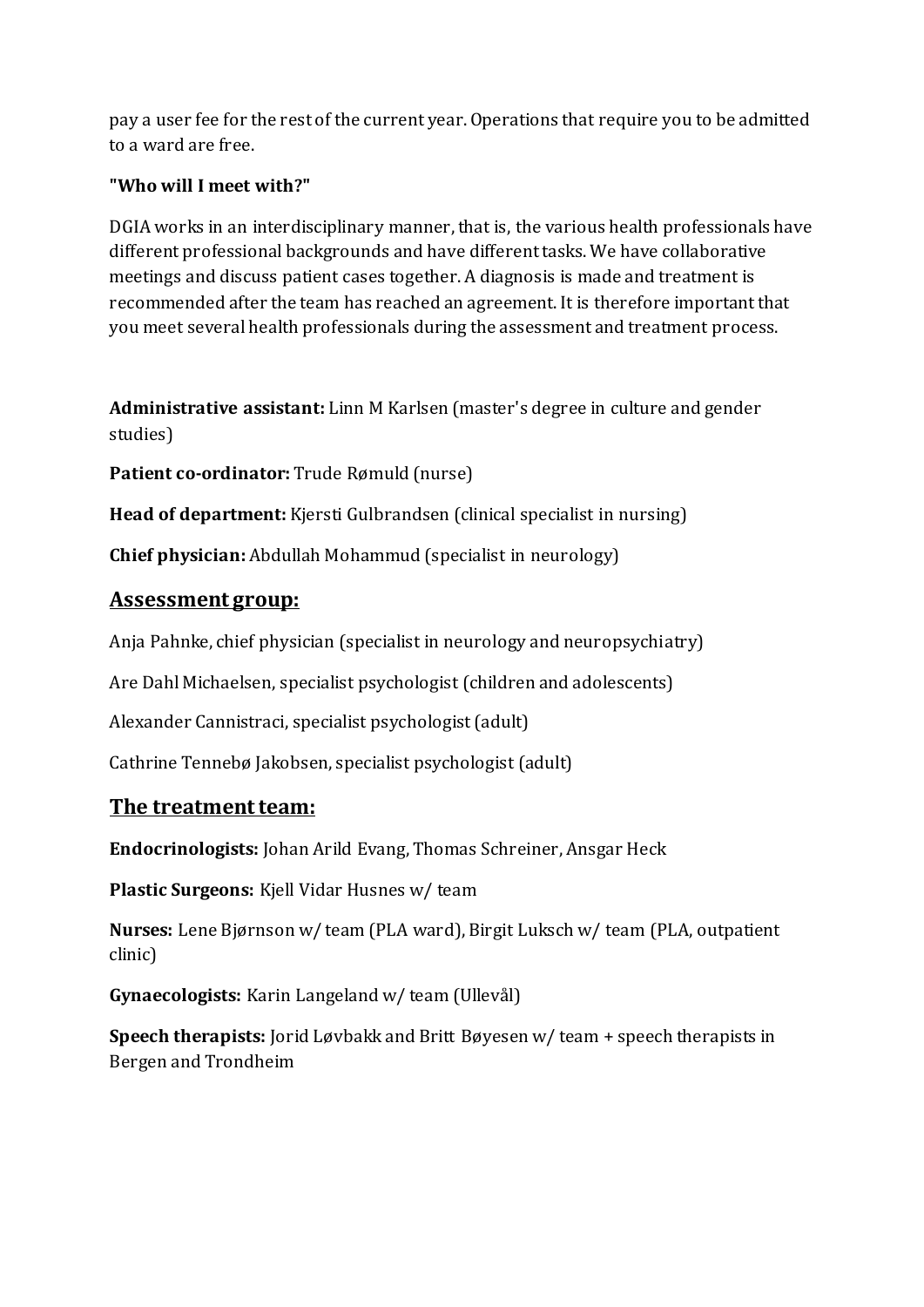## **"What are the criteria for diagnosis Z -76.80 (ICD-10); Gender incongruence of adolescence and adulthood?**

".. characterised by a marked and persistent incongruence between an individual's experienced gender and the assigned sex, which often leads to a desire to "transition", in order to live and be accepted as a person of the experienced gender, through hormonal treatment, surgery or other health care services to make the individual's body align, as much as desired and to the extent possible, with the experienced gender.

#### Diagnostic guidelines:

The diagnosis cannot be made before puberty. The diagnosis cannot be made on the basis of behaviour or preferences outside the norm of the assigned sex alone".

In order to start hormonal and/or surgical treatment, the person must not have coexisting psychosocial or physical problems that can negatively affect the long-term prognosis during or after treatment.

#### **"How is the assessment carried out?"**

## **Consultations**

The assessment consists of structured psychiatric interviews and diagnostic consultations with the health professionals on the team. You need to be prepared that challenging questions may be asked and that you sometimes have to repeat things you have said before.

We spend about a year on the assessment, but everyone who comes to us is assessed individually so the length of the assessment will vary from person to person.

During the assessment period, it is necessary that you live in your psychological gender in all areas of life, a so-called real-life experience (RLE). This is done to get an experience of how this works for you before embarking on partially irreversible hormone therapy – followed later by an irreversible surgical procedure.

#### **Questionnaires**

You will have to complete numerous forms.  $\odot$ 

The forms are used in the diagnostic work, but also in connection with research. You will be asked to participate in research both during the assessment – and after you have completed treatment.

Research must be voluntary and reservation against participation is permitted.

#### **"Can I be rejected?"**

If we assess that you do not meet the diagnostic criteria for gender incongruence, or for various reasons (such as mental or physical illness or obesity) are assessed as not a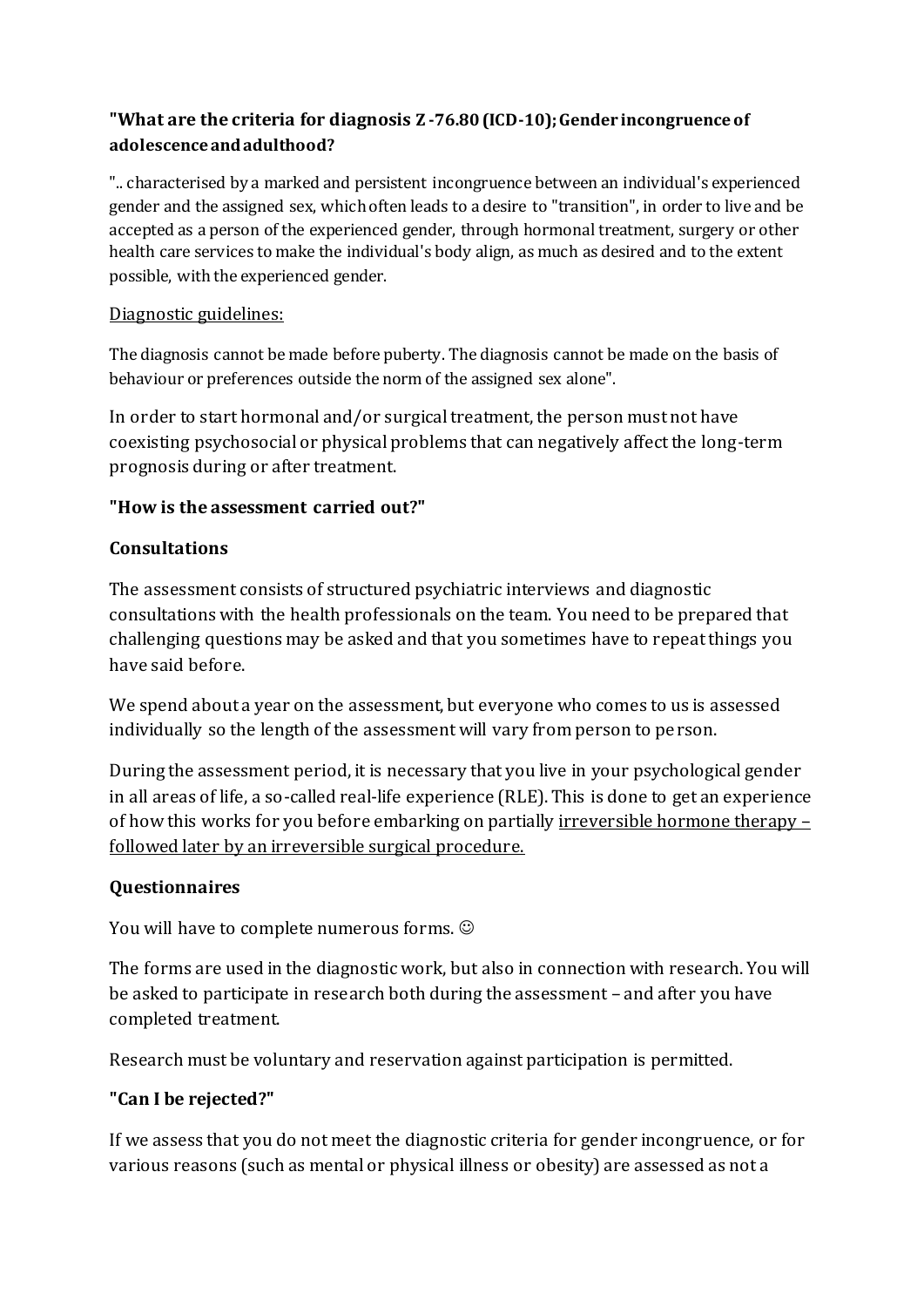candidate for hormonal and/or surgical treatment, you will receive feedback on this as early as possible in the assessment process.

We strive to have an open dialogue with everyone who comes to us and with their local health professionals and families. In some cases, the assessment must be terminated for various reasons (for example: psychosocial instability, low level of functioning, drug use, problems getting started with RLE), either before the start of or during the assessment. When this is the case, we will work with your local therapist/GP to find a suitable local follow-up service.

Some choose to end the assessment for various reasons – this is of course perfectly fine. For example, some may find that they are nevertheless satisfied with living in their birth sex without treatment. If your patient relationship is discontinued or you yourself want to quit, you can be re-referred to us once you have recovered, achieved better daily functioning, lost or gained weight and/or feel ready to continue the assessment.

## **"Why is it important to be psychosocially stable?"**

Hormonal and surgical gender-affirming treatment is a demanding process, both mentally and physically. You are therefore expected to be psychosocially stable at the start of the assessment at DGIA. Mood stability and frustration tolerance are very important. Experience has shown us that patients experience undesirable psychological and emotional reactions during the start-up of hormones (depression, mood instability). Post-operative reactions (depression, anxiety) also occur in some patients, which may have consequences for the final surgical outcome and long-term prognosis.

While hormones and surgery will help you with gender/body dysphoria, symptoms of depression, anxiety, etc. need to be treated with psychotherapy – and sometimes with medication.

To get through a gender reassignment process with a beneficial outcome, it is important to have a good social environment (family, friends, and daily organised activities).

It is also important to have other interests so that not everything in your life revolves around the assessment and treatment process – there will come a day when your treatment is finished. In order to avoid an experience of emptiness following a prolonged gender reassignment process, it is important to have specific goals for the near future.

#### **"What is real-life experience (RLE) and how do I go about starting it?"**

RLE is a psychosocial process that involves living in your experienced or psychological gender. We require that you, when you are ready, live in your desired social role in all life contexts.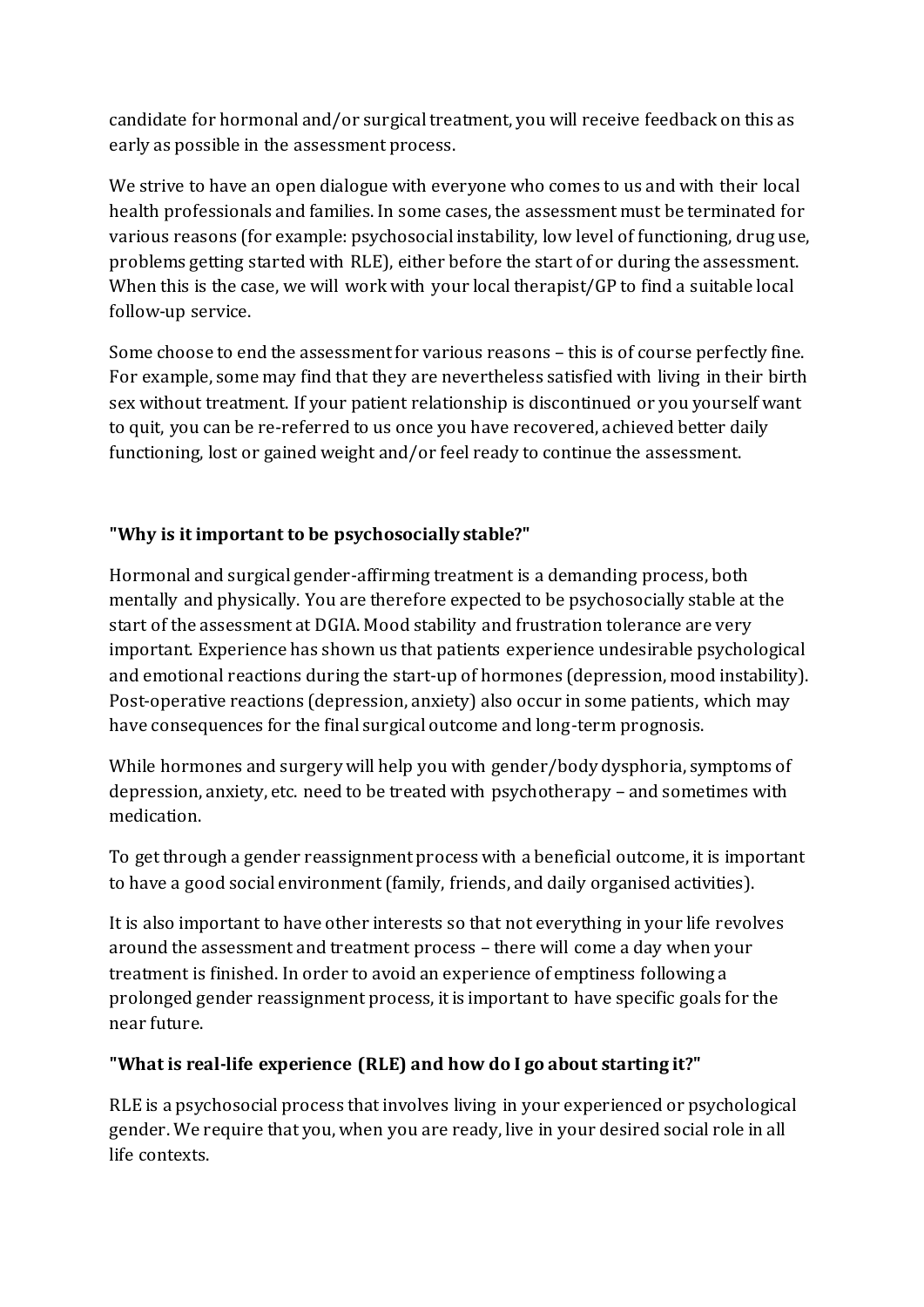There is no universal "recipe" for how to proceed. You will have to see what works for you. Some ask family and friends for advice. Others consult stylists, look at magazines, go online and observe others concerning clothing style and gestures.

You have to figure out what kind of expression is right for you, but one of the goals of RLE is that others see you the way you want them to see you.

## **"Why do I have to do that?"**

It is necessary to live in one's psychological gender in all areas of life to see if this works for the individual, before embarking on partially irreversible hormone therapy – followed later by an irreversible surgical procedure.

The process does not end when you complete your treatment at NCGI, but continues in many ways for the rest of your life. The transition after gender reassignment is such a comprehensive process that it has to be considered whether it is something you will cope with – also in the long term. RLE will help you explore how you can adapt to a new social gender role – to see if you experience it as natural and right for you.

## **"When should I – and how do I change my name and legal gender?"**

It is up to you when you want to do this, but it can be helpful while you are adjusting to living in your psychological gender. You can go to "Altinn" and apply to change your name and legal gender; you can find the procedure on their website. While your new name and national identity number will be automatically changed in public registers, you will need to obtain a new passport, driving licence, bank ID card, etc. yourself.

#### **"Am I entitled to aids?"**

If you meet the criteria for Z-76.80, you are entitled to treatment aids.

- 1. Speech therapist (following assessment by physician)
- 2. Hair removal on face and upper body
- 3. Breast prostheses
- 4. Wig

DGIA's doctors will help you apply for the treatment aids you need.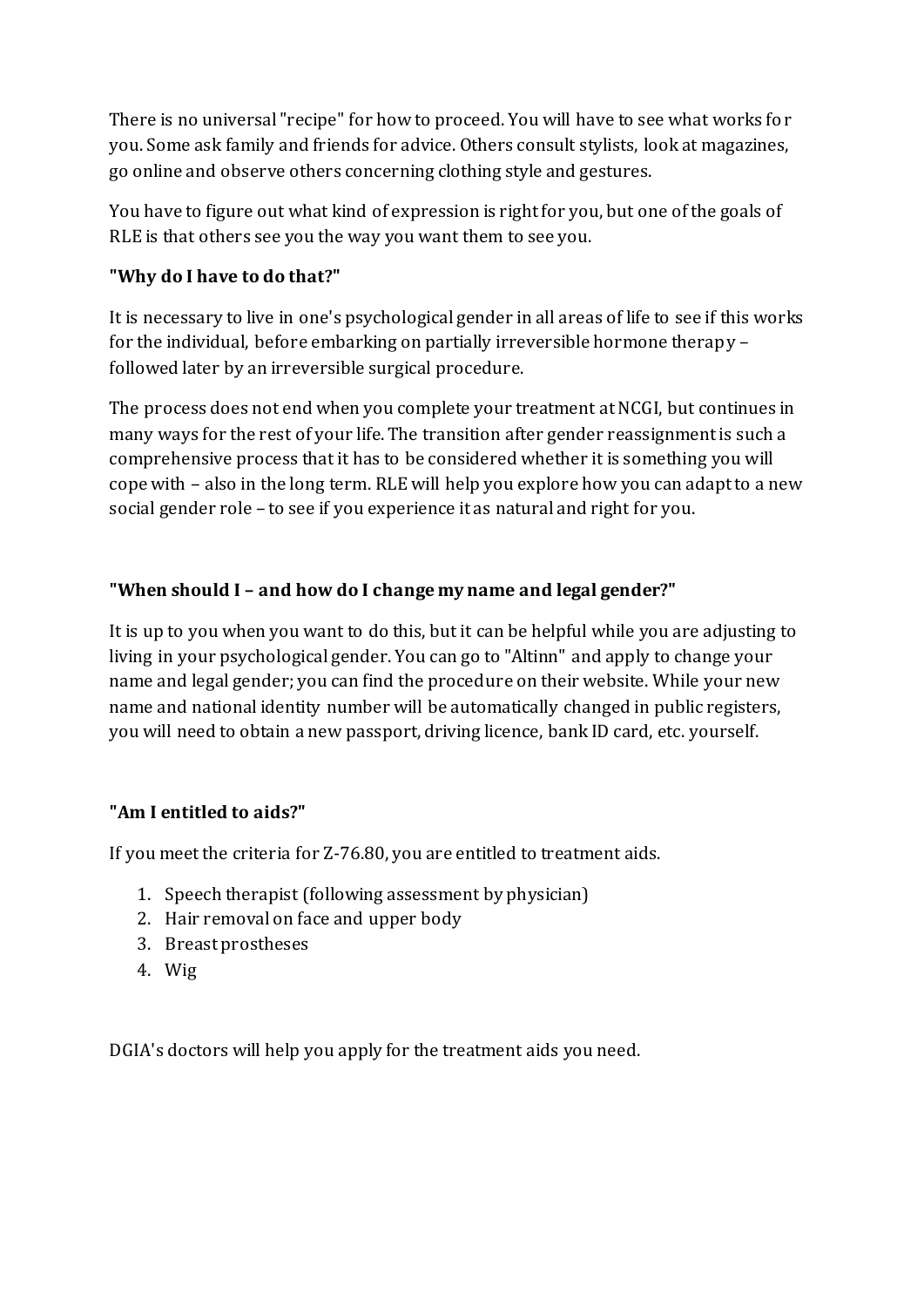## **"What can I expect from hormone therapy?"**

There is a waiting period for the initial consultation with an endocrinologist ("hormone doctor"). You must apply to Helfo, which has a processing time of 2 months, to be granted a "blue prescription". You must undergo blood tests and must therefore be able to tolerate them.

Effect: Thinner skin, change in distribution of fat, reduced body hair growth, softer and lighter hair. Penis and testicles "shrink", sperm production decreases, less sex drive, fewer nocturnal erections.

Side effects: Increased risk of blood clots, liver disease, high blood pressure, psychological reactions; low spirits and depression, reduced ability to have children (own genes).

## **"Why do I need to be on hormones for at least a year before being referred for surgery?"**

Hormone therapy affects both your body and emotional life, some describe it as "going through puberty again". For some people, it may take a few months to stabilise during hormone therapy. Psychosocial stability during hormonal therapy increases the chances that you will get through the demanding surgical treatment with good results, without becoming mentally unstable. Physical changes during hormone therapy can affect the possibilities and choice of surgical method (breast augmentation).

#### **I want children with my genes – what are my options?**

Hormone therapy can affect your fertility.

If you want to freeze your sperm it is recommended that you do this before starting hormones and/or antiandrogens.

Our doctors can refer you.

Sperm donation, under current regulations

#### **Surgical treatment – what does the offer consist of?**

#### Breast enlargement (breast augmentation)

Some people feel that their breasts have not grown enough during the hormonal treatment and want breast implants.

Insertion of silicone prostheses can be offered. The size of the prostheses will depend on how much the breasts have developed during the hormonal treatment.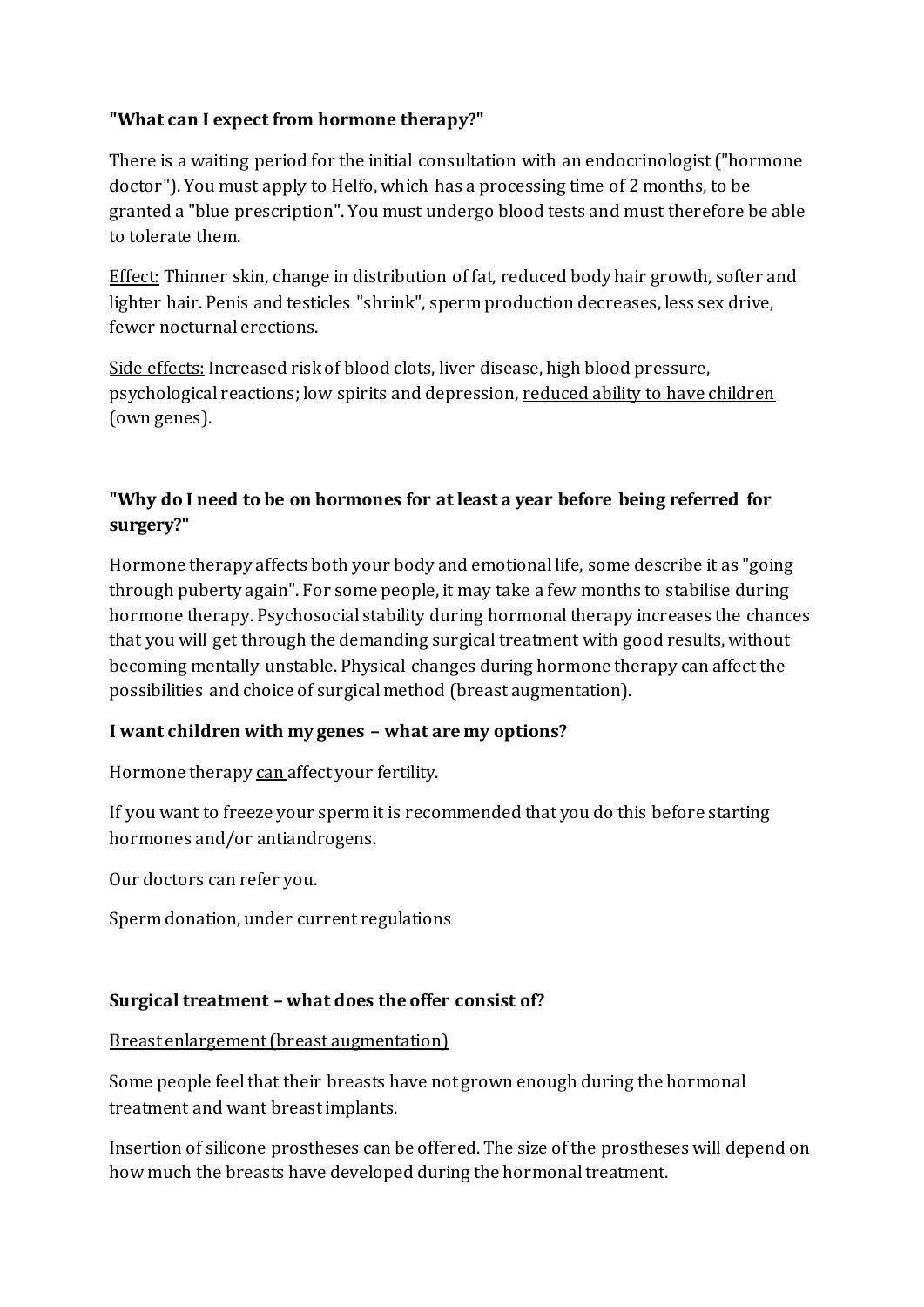The procedure is done on a day surgery basis.

### Construction of vagina

Vaginal construction is done by removing the erectile tissue (penis), shortening the urethra and creating a vagina that is "lined" with the skin of the penis. Parts of the penis head are preserved and used to create a clitoris.

### *This is a comprehensive and non-reversible procedure.*

Construction of the vagina is done in one operation, but one or more corrective procedures may be needed.

You will have to "dilate" it; that is, to keep the vagina open, you must use latex medical "dilators". You will get these from the surgeon after your operation. For some, it will be necessary to do this for the rest of their lives, but not as frequently as in the beginning.

The vagina does not have moisture-producing glands so you will need to use lubricant during dilation and intercourse. You need to rinse your vagina by using a female catheter and saline pod. You have to do this once a week, for the rest of your life.

## **"Is larynx shaving offered?"**

Some patients are offered this procedure following individual assessment.

## **"Is there a wait for the surgical treatment?"**

This will vary as waiting times for elective (scheduled) surgery at the Department of Plastic and Reconstructive Surgery are affected by emergency treatment of patients (cancer, accidents) and general management of operations.

There is a waiting period of about 6 months for the initial consultation with a surgeon.

Breast enlargement: about 6-12 months after the initial consultation with the surgeon, done on a day surgery basis.

## Genital construction: about 2 years

If you can meet at short notice, you may have a somewhat shorter waiting time. This assumes that someone cancels their scheduled operation.